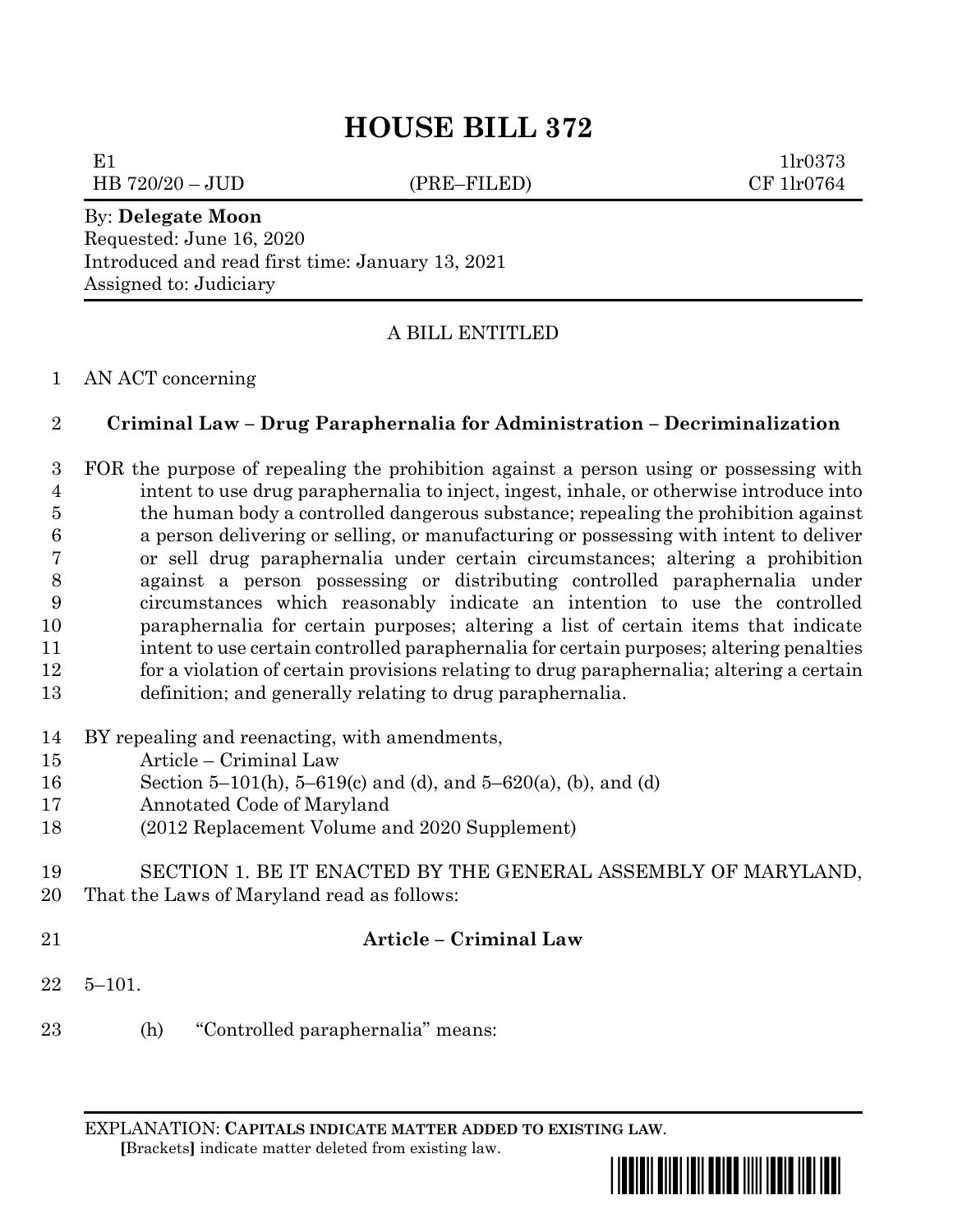#### **HOUSE BILL 372**

| 1<br>$\overline{2}$              | a hypodermic syringe, needle, or any other object or combination of<br>(1)<br>objects adapted to administer a controlled dangerous substance by hypodermic injection;                                                                                                                      |  |  |  |  |
|----------------------------------|--------------------------------------------------------------------------------------------------------------------------------------------------------------------------------------------------------------------------------------------------------------------------------------------|--|--|--|--|
| $\boldsymbol{3}$<br>4            | a gelatin capsule, glassine envelope, or other container suitable for<br>(2)<br>packaging individual quantities of a controlled dangerous substance; or                                                                                                                                    |  |  |  |  |
| 5<br>6                           | $(3)$ (2)<br>lactose, quinine, mannite, mannitol, dextrose, sucrose, procaine<br>hydrochloride, or any other substance suitable as a diluent or adulterant.                                                                                                                                |  |  |  |  |
| 7                                | $5 - 619.$                                                                                                                                                                                                                                                                                 |  |  |  |  |
| 8<br>9                           | (1)<br>This subsection does not apply to the use or possession of drug<br>$\left( \mathrm{c}\right)$<br>paraphernalia involving the use or possession of marijuana.                                                                                                                        |  |  |  |  |
| 10<br>11                         | Unless authorized under this title, a person may not use or possess with<br>(2)<br>intent to use drug paraphernalia to.                                                                                                                                                                    |  |  |  |  |
| 12<br>13<br>14                   | plant, propagate, cultivate, grow, harvest, manufacture,<br>(i)<br>compound, convert, produce, process, prepare, pack, repack, store, contain, or conceal a<br>controlled dangerous substance [; or                                                                                        |  |  |  |  |
| $15\,$<br>16                     | inject, ingest, inhale, or otherwise introduce into the human body<br>(ii)<br>a controlled dangerous substance.                                                                                                                                                                            |  |  |  |  |
| 17<br>18                         | A person who violates this subsection is guilty of a misdemean or and<br>(3)<br>on conviction is subject to:                                                                                                                                                                               |  |  |  |  |
| 19                               | (i)<br>for a first violation, a fine not exceeding \$500; and                                                                                                                                                                                                                              |  |  |  |  |
| 20<br>21                         | for each subsequent violation, imprisonment not exceeding [2]<br>(ii)<br>years] 1 YEAR or a fine not exceeding [\$2,000] \$1,000 or both.                                                                                                                                                  |  |  |  |  |
| 22<br>$^{23}$<br>24              | A person who is convicted of violating this subsection for the first time<br>(4)<br>and who previously has been convicted of violating subsection $(d)(4)$ of this section is subject<br>to the penalty specified under paragraph $(3)(ii)$ of this subsection.                            |  |  |  |  |
| $25\,$<br>$26\,$<br>$27\,$<br>28 | Unless authorized under this title, a person may not deliver or sell, or<br>(d)<br>(1)<br>manufacture or possess with intent to deliver or sell, drug paraphernalia, knowing, or<br>under circumstances where one reasonably should know, that the drug paraphernalia will<br>be used to.: |  |  |  |  |
| 29<br>30<br>31                   | plant, propagate, cultivate, grow, harvest, manufacture,<br>(i)<br>compound, convert, produce, process, prepare, pack, repack, store, contain, or conceal a<br>controlled dangerous substance [; or                                                                                        |  |  |  |  |

- 
- 
- (ii) inject, ingest, inhale, or otherwise introduce into the human body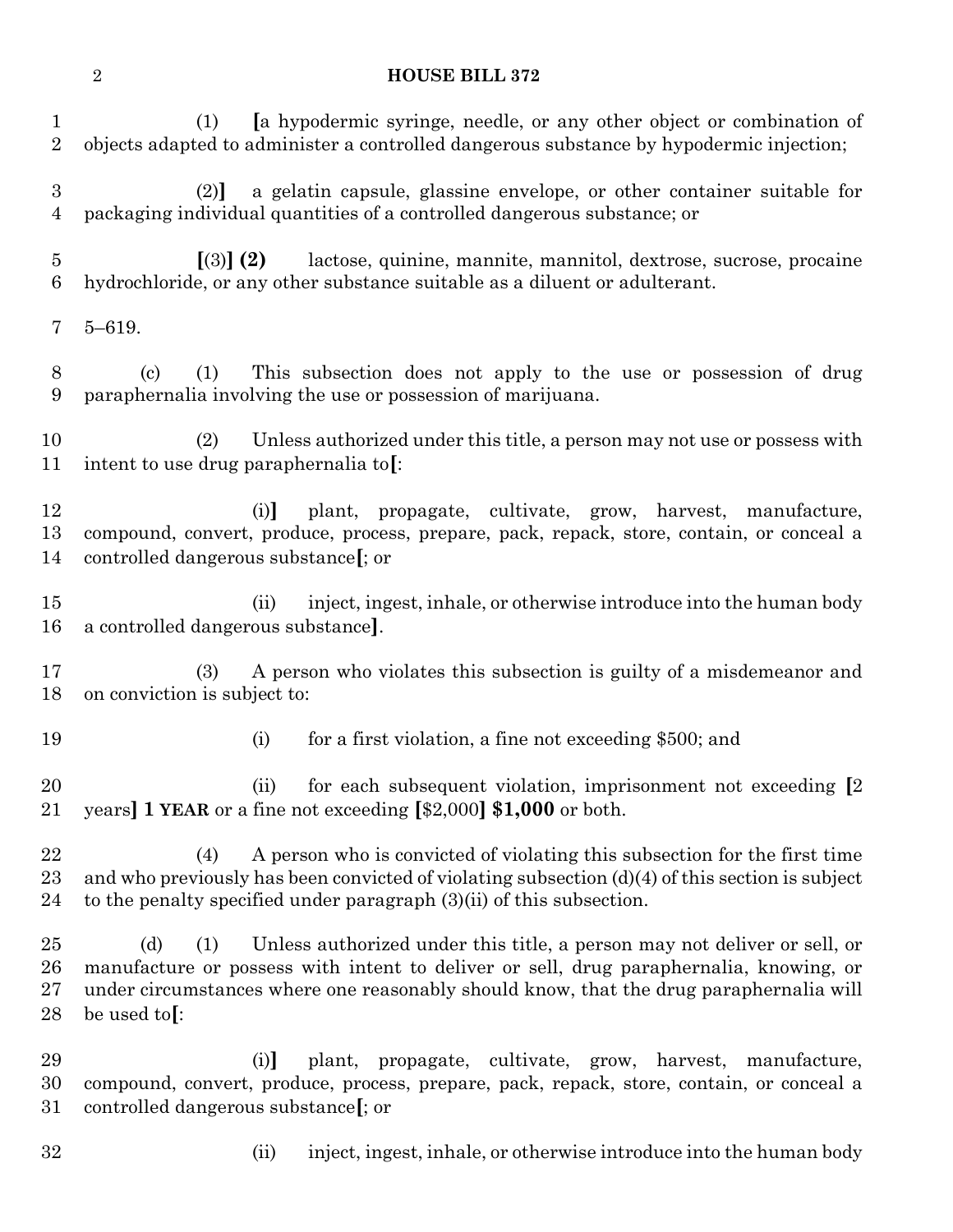#### **HOUSE BILL 372** 3

| $\mathbf{1}$                       | a controlled dangerous substance.                                                                                                                                                                                                                                                                                                                           |                                                                                                                                                                                                                                            |  |  |  |  |
|------------------------------------|-------------------------------------------------------------------------------------------------------------------------------------------------------------------------------------------------------------------------------------------------------------------------------------------------------------------------------------------------------------|--------------------------------------------------------------------------------------------------------------------------------------------------------------------------------------------------------------------------------------------|--|--|--|--|
| $\overline{2}$<br>$\boldsymbol{3}$ | A person who violates this subsection is guilty of a misdemeanor and<br>(2)<br>on conviction is subject to:                                                                                                                                                                                                                                                 |                                                                                                                                                                                                                                            |  |  |  |  |
| $\overline{4}$                     |                                                                                                                                                                                                                                                                                                                                                             | (i)<br>for a first violation, a fine not exceeding \$500; and                                                                                                                                                                              |  |  |  |  |
| $\bf 5$<br>6                       |                                                                                                                                                                                                                                                                                                                                                             | for each subsequent violation, imprisonment not exceeding [2]<br>(ii)<br>years] 1 YEAR or a fine not exceeding [\$2,000] \$1,000 or both.                                                                                                  |  |  |  |  |
| 7<br>$8\,$<br>9                    | A person who is convicted of violating this subsection for the first time<br>(3)<br>and who previously has been convicted of violating paragraph (4) of this subsection is<br>subject to imprisonment not exceeding 2 years or a fine not exceeding \$2,000 or both.                                                                                        |                                                                                                                                                                                                                                            |  |  |  |  |
| 10<br>11<br>12<br>13               | If a person who is at least 18 years old violates paragraph (1) of this<br>(4)<br>subsection by delivering drug paraphernalia to a minor who is at least 3 years younger than<br>the person, the person is guilty of a separate misdemeanor and on conviction is subject to<br>imprisonment not exceeding 8 years or a fine not exceeding \$15,000 or both. |                                                                                                                                                                                                                                            |  |  |  |  |
| 14                                 | $5 - 620.$                                                                                                                                                                                                                                                                                                                                                  |                                                                                                                                                                                                                                            |  |  |  |  |
| 15                                 | (a)                                                                                                                                                                                                                                                                                                                                                         | Unless authorized under this title, a person may not:                                                                                                                                                                                      |  |  |  |  |
| 16                                 | (1)                                                                                                                                                                                                                                                                                                                                                         | obtain or attempt to obtain controlled paraphernalia by:                                                                                                                                                                                   |  |  |  |  |
| 17                                 |                                                                                                                                                                                                                                                                                                                                                             | fraud, deceit, misrepresentation, or subterfuge;<br>(i)                                                                                                                                                                                    |  |  |  |  |
| 18                                 |                                                                                                                                                                                                                                                                                                                                                             | counterfeiting a prescription or a written order;<br>(ii)                                                                                                                                                                                  |  |  |  |  |
| 19                                 |                                                                                                                                                                                                                                                                                                                                                             | concealing a material fact or the use of a false name or address;<br>(iii)                                                                                                                                                                 |  |  |  |  |
| 20<br>21                           |                                                                                                                                                                                                                                                                                                                                                             | falsely assuming the title of or representing to be a<br>(iv)<br>manufacturer, distributor, or authorized provider; or                                                                                                                     |  |  |  |  |
| 22<br>23                           | order; or                                                                                                                                                                                                                                                                                                                                                   | making or issuing a false or counterfeit prescription or written<br>(v)                                                                                                                                                                    |  |  |  |  |
| 24<br>25<br>26<br>27               | (2)<br>controlled dangerous substance.                                                                                                                                                                                                                                                                                                                      | possess or distribute controlled paraphernalia under circumstances<br>which reasonably indicate an intention to use the controlled paraphernalia for purposes of<br>illegally [administering] MANUFACTURING, DISTRIBUTING, OR DISPENSING a |  |  |  |  |

 (b) Evidence of circumstances that reasonably indicate an intent to use controlled paraphernalia to manufacture, **[**administer,**]** distribute, or dispense a controlled dangerous substance unlawfully include the close proximity of the controlled paraphernalia to an adulterant, diluent, or equipment commonly used to illegally manufacture, **[**administer,**]**